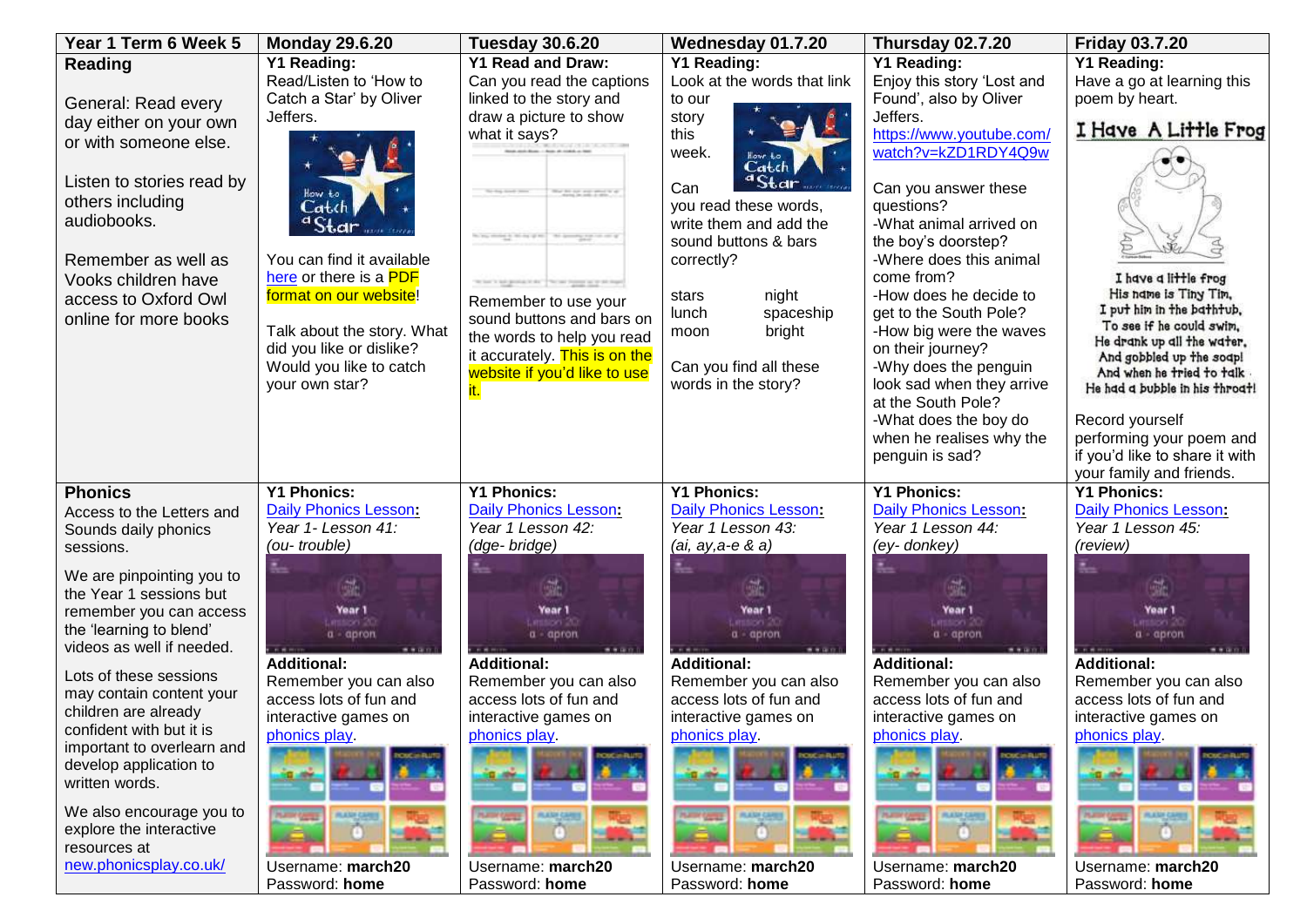| Literacy                                                                                                                                                               | Y <sub>1</sub>               |                               | Y <sub>1</sub>            |                                | <b>Y1</b>                     |  |
|------------------------------------------------------------------------------------------------------------------------------------------------------------------------|------------------------------|-------------------------------|---------------------------|--------------------------------|-------------------------------|--|
|                                                                                                                                                                        | Enjoy this                   | The little boy travels in his | What do you think         | Can you build your own         | Now that you<br>stices (EPFLe |  |
| Remember to use                                                                                                                                                        | story 'The                   | aeroplane and the Martian     | Martians would look like? | junk model rocket today?       | know the                      |  |
| capital letters, finger                                                                                                                                                | Way Back                     | in a space ship.              |                           |                                | story 'The                    |  |
|                                                                                                                                                                        | Home' by                     |                               | Can you draw what you     | Where would your rocket        | Way Back                      |  |
| spaces and full stops                                                                                                                                                  | Oliver Jeffers. The PDF      |                               | think?                    | take you? Can you draw         | IO ME<br>Home' really         |  |
|                                                                                                                                                                        | version is available on the  |                               |                           | this place - it could be real  | well, can you                 |  |
| Try to join ideas with                                                                                                                                                 | website.                     |                               | Give your Martian a name. | or imaginary and then          | imagine you are the little    |  |
| 'and'.                                                                                                                                                                 |                              |                               | Can you write some        | write all about it.            | boy in the story and write    |  |
|                                                                                                                                                                        | What would you take with     |                               | speech bubbles of what    |                                | a diary entry all about your  |  |
| Take care with spelling-                                                                                                                                               | you if you went on a trip to | Can                           | the Martian and the boy   | You could do this like a       | adventure.                    |  |
| Have you used your                                                                                                                                                     | space? Can you write a       | vou                           | might say to each other?  | page from a holiday            |                               |  |
| sounds carefully? Do                                                                                                                                                   | list of 10 (or more!) things | design a new mode of          |                           | brochure - maybe               | Remember to include:          |  |
| you need a sound mat                                                                                                                                                   | you                          | transport for the little boy  |                           | somewhere you've been          | -Where did you go?            |  |
| from our website?                                                                                                                                                      | would                        | or the Martian? You can       |                           | before or somewhere            | -What/who did you see?        |  |
|                                                                                                                                                                        | take.                        | be as inventive as you        |                           | you'd like to travel to in the | -What was it like?            |  |
|                                                                                                                                                                        |                              | like!                         |                           | future.                        | -How did you feel?            |  |
| Use your careful                                                                                                                                                       | You can                      |                               |                           |                                | -What was the best part?      |  |
| handwriting. Make your                                                                                                                                                 | use this                     | Draw it and add some          |                           | Feel free to be as creative    | -How did you get back         |  |
| tall letters tall and sit                                                                                                                                              | writing                      | labels. Write a few           |                           | as you like!                   | home again?                   |  |
| your letters on the line.                                                                                                                                              | template                     | sentences about it too.       |                           |                                |                               |  |
|                                                                                                                                                                        | on the website if you'd like | You can use the space         |                           |                                | There is space themed         |  |
|                                                                                                                                                                        |                              | themed paper on the           |                           |                                | paper on the website if       |  |
|                                                                                                                                                                        |                              | website if you'd like to.     |                           |                                | vou'd like to use it.         |  |
| Maths - We are still using the White Rose Maths Hub https://whiterosemaths.com/homelearning/ a daily lessons that include a 5 minute video and accompanying questions. |                              |                               |                           |                                |                               |  |

**Maths** - We are still using the White Rose Maths Hub<https://whiterosemaths.com/homelearning/>a daily lessons that include a 5 minute video and accompanying questions. **We have purchased a school subscription for you all to continue accessing the resources which we are downloading and posting on our website.** You could print the questions out or just answer them verbally/ using your exercise books scrap paper for any jottings/working out. **If you have the technology to access this website please do. If you can't, or you can tell your child needs something more practical today, then other ideas are our website page – scroll down the year group page for other maths ideas.**

| <b>Maths</b>                                                                                                                        | <b>Monday 29.6.20</b>                                                                                | <b>Tuesday 30.6.20</b>                                                                                                           | Wednesday 01.7.20                                                                              | Thursday 02.7.20                                                                                   | <b>Friday 03.7.20</b>                                                                                     |
|-------------------------------------------------------------------------------------------------------------------------------------|------------------------------------------------------------------------------------------------------|----------------------------------------------------------------------------------------------------------------------------------|------------------------------------------------------------------------------------------------|----------------------------------------------------------------------------------------------------|-----------------------------------------------------------------------------------------------------------|
| <b>Using White Rose home</b>                                                                                                        | Year 1: Week 9 Lesson 1-                                                                             | Year 1: Week 9 Lesson 2-                                                                                                         | Year 1: Week 9 Lesson 3-                                                                       | Year 1: Week 9 Lesson 4-                                                                           | Year 1: Week 9 Lesson 5-                                                                                  |
| learning: Please note we<br>are working a week                                                                                      | Counting to 100                                                                                      | <b>Partitioning Numbers</b>                                                                                                      | <b>Comparing Numbers (1)</b>                                                                   | <b>Comparing Numbers (2)</b>                                                                       | <b>Friday Challenge</b>                                                                                   |
| behind the site - we are<br>currently working on<br>Summer term week 8 in                                                           | Non maria dramas are stood!<br>7.7777777878                                                          | <b>POTATALISMEN</b> INCOMERCY<br>Ch there can seems areasts.                                                                     | IIII.                                                                                          | the same of the same                                                                               | <b>Maths Challenge</b>                                                                                    |
| Year 1. The daily<br>worksheets are available<br>on the school website.<br>If you would like to look at<br>some maths songs, please | be close to linear colls with financi-<br>there are !                                                | 手手<br>Broker (8) 10 stressed<br><b><i><u>SARAHANT MARKET</u></i></b><br>Flores and<br>78 (pm) 2010<br>2-accounts raintingstatus) | IIII⊯<br>÷                                                                                     | <b>Free</b><br>$\Rightarrow$<br> m                                                                 | <b>BBC</b><br><b>Bitesize</b>                                                                             |
| go to:<br>https://www.bbc.co.uk/teac<br>h/supermovers/ks1-maths-<br>collection/z6v4scw                                              | Looking carefully at<br>groups of objects and<br>finding the total and writing<br>this using digits. | Exploring how Tens and<br>Ones make up 2 digit<br>numbers. Use the images<br>to partition.                                       | Using counting to<br>recognise numbers that<br>are bigger or smaller from<br>pictorial images. | Continuing to recognise<br>numbers that are bigger<br>and smaller and<br>comparing using notation. | Questions 1 and 2 are<br>appropriate for Year 1 but<br>feel free to try others if you<br>can. Good Luck © |